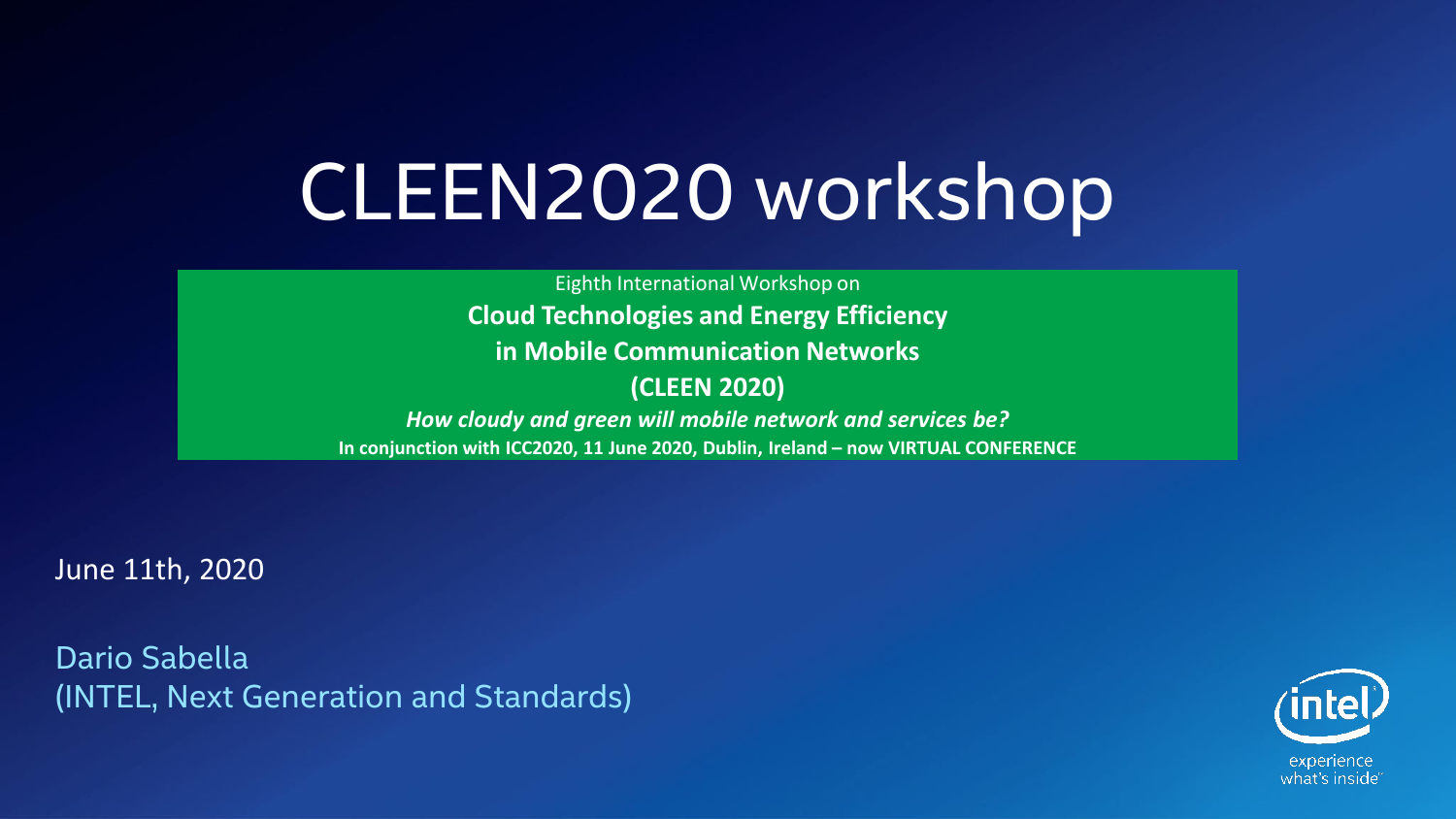### **CLEEN workshops: the series**

**Cloud Technologies and Energy Efficiency in Mobile Communication Networks (CLEEN)** *How cloudy and green will mobile network and services be?*

Purpose: study novel concepts for 5G, and evolutions toward 6G systems to allow for flexible mobile networks using **cloud-processing** based on open IT platforms, in conjunction with NFV and MEC.

The aim is to allow:

- guaranteed high QoS/QoE for mobile access to cloud-processing resources and services
- future network evolution focused on energy efficiency and cost-effectiveness.

This requires new concepts for the design, operation, and optimization of radio access networks, backhaul networks, *operation and management algorithms, and architectural elements, tightly integrating mobile networks and cloud-processing*.

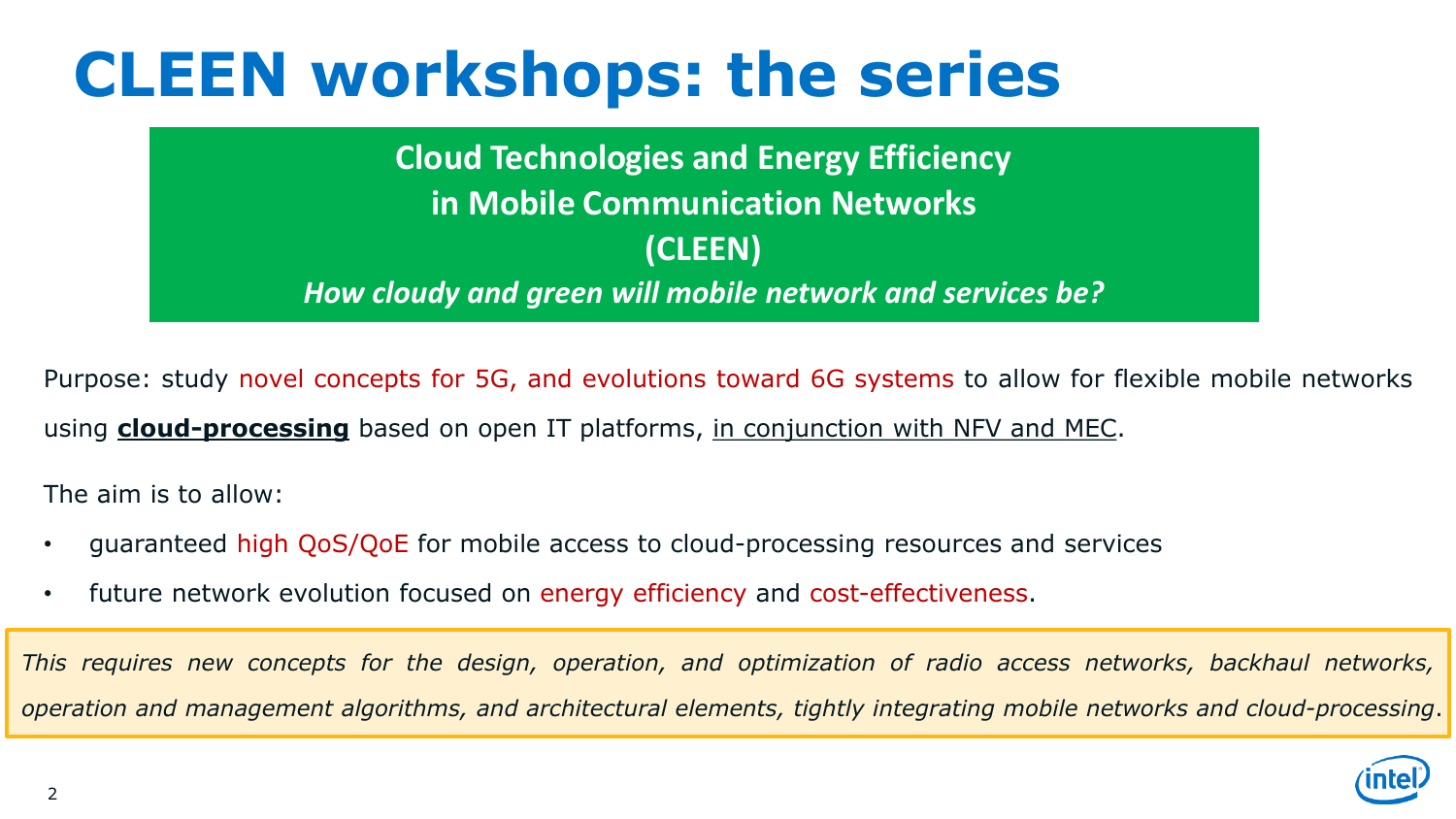### **Past editions**

| Year | <b>CLEEN Workshop</b>                                                                                                                                                                             | website                            |
|------|---------------------------------------------------------------------------------------------------------------------------------------------------------------------------------------------------|------------------------------------|
| 2013 | 1st international Workshop on Cloud Technologies and Energy Efficiency in Mobile<br>Communication Networks (CLEEN 2013), at IEEE VTC fall 2013                                                    | www.ict-ijoin.eu/cleen2013         |
| 2014 | 2nd international Workshop on Cloud Technologies and Energy Efficiency in Mobile<br>Communication Networks (CLEEN 2014), at WCNC 2014                                                             | www.ict-ijoin.eu/cleen2014         |
| 2015 | 3rd international Workshop on Cloud Technologies and Energy Efficiency in Mobile<br>Communication Networks (CLEEN 2015), at EUCnC 2015.                                                           | www.ict-ijoin.eu/cleen2015         |
| 2016 | 4th international Workshop on Cloud Technologies and Energy Efficiency in Mobile<br>Communication Networks (CLEEN 2016), at CrownCom 2016.                                                        | http://www.flex5gware.eu/cleen2016 |
| 2017 | 5th international Workshop on Cloud Technologies and Energy Efficiency in Mobile<br>Communication Networks (CLEEN 2017), as a regular IEEE conference<br>technically co-sponsored by IEEE ComSoc. | http://www.flex5gware.eu/cleen2017 |
| 2018 | 6th international Workshop on Cloud Technologies and Energy Efficiency in Mobile<br>Communication Networks (CLEEN 2018), at IEEE VTC spring 2018.                                                 | https://5q-ppp.eu/cleen2018/       |
| 2019 | 7th international Workshop on Cloud Technologies and Energy Efficiency in Mobile<br>Communication Networks (CLEEN 2019), at IEEE WCNC 2019.                                                       | https://5q-ppp.eu/cleen2019/       |

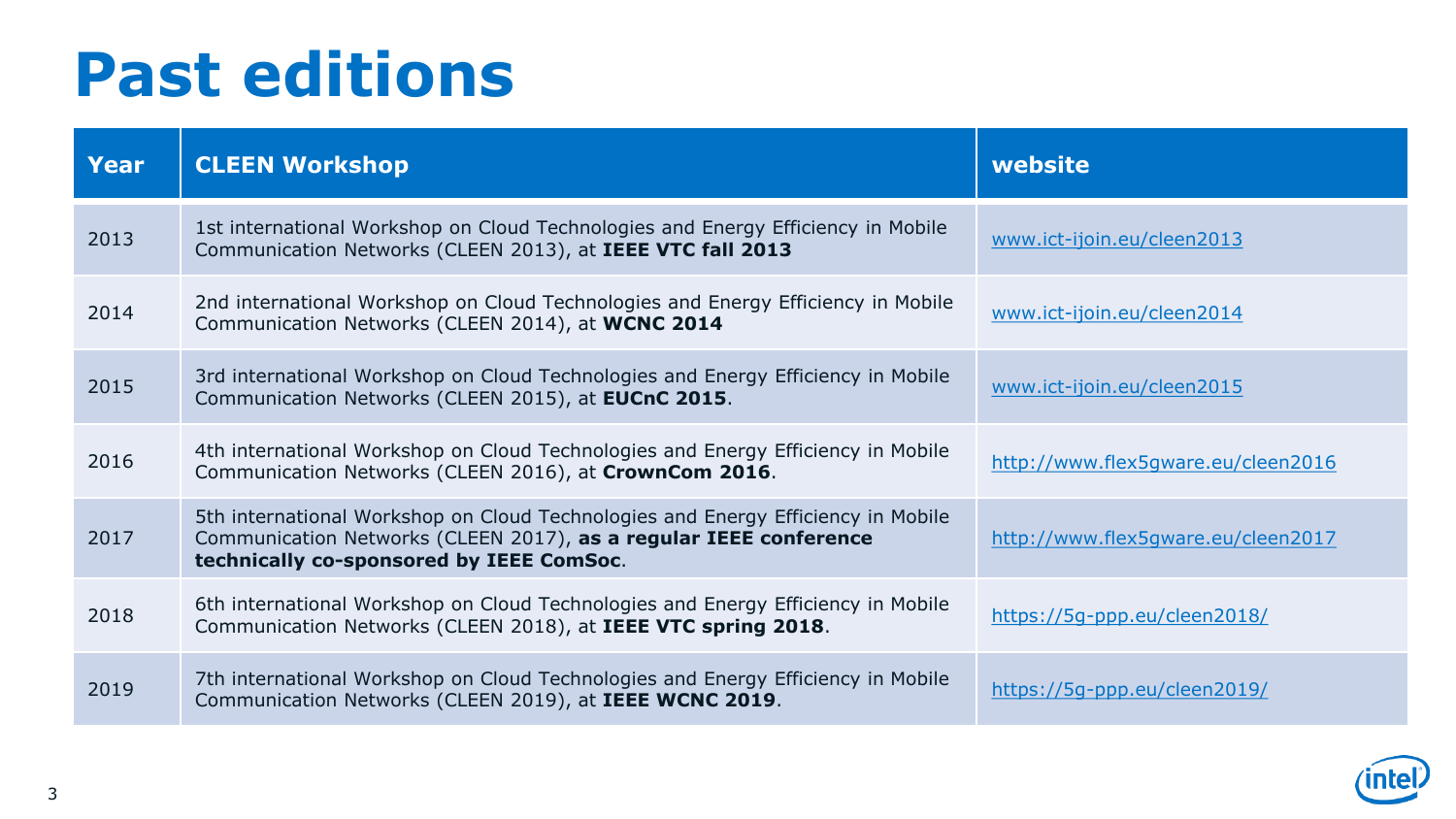## **CLEEN2020 edition**

Special topics for this 2020 edition (co-located with IEEE ICC)

**Keynote**, *5G network functions optimized for automotive use cases - pilot realization in France-Luxemburg-Germany corridor*



Dirk Hetzer, Deutsche Telekom AG, Technical Manager in the 5GcroCo project

Maciej Muehleisen, Senior Researcher, Ericsson



**Invited talk**, Automotive Trials for Make-Before-Break 5G Edge Cloud Handover – *Results and Takeaways from Joint Trials of Toyota, Vodafone and Ericsson at the Aldenhoven Testing Center*.

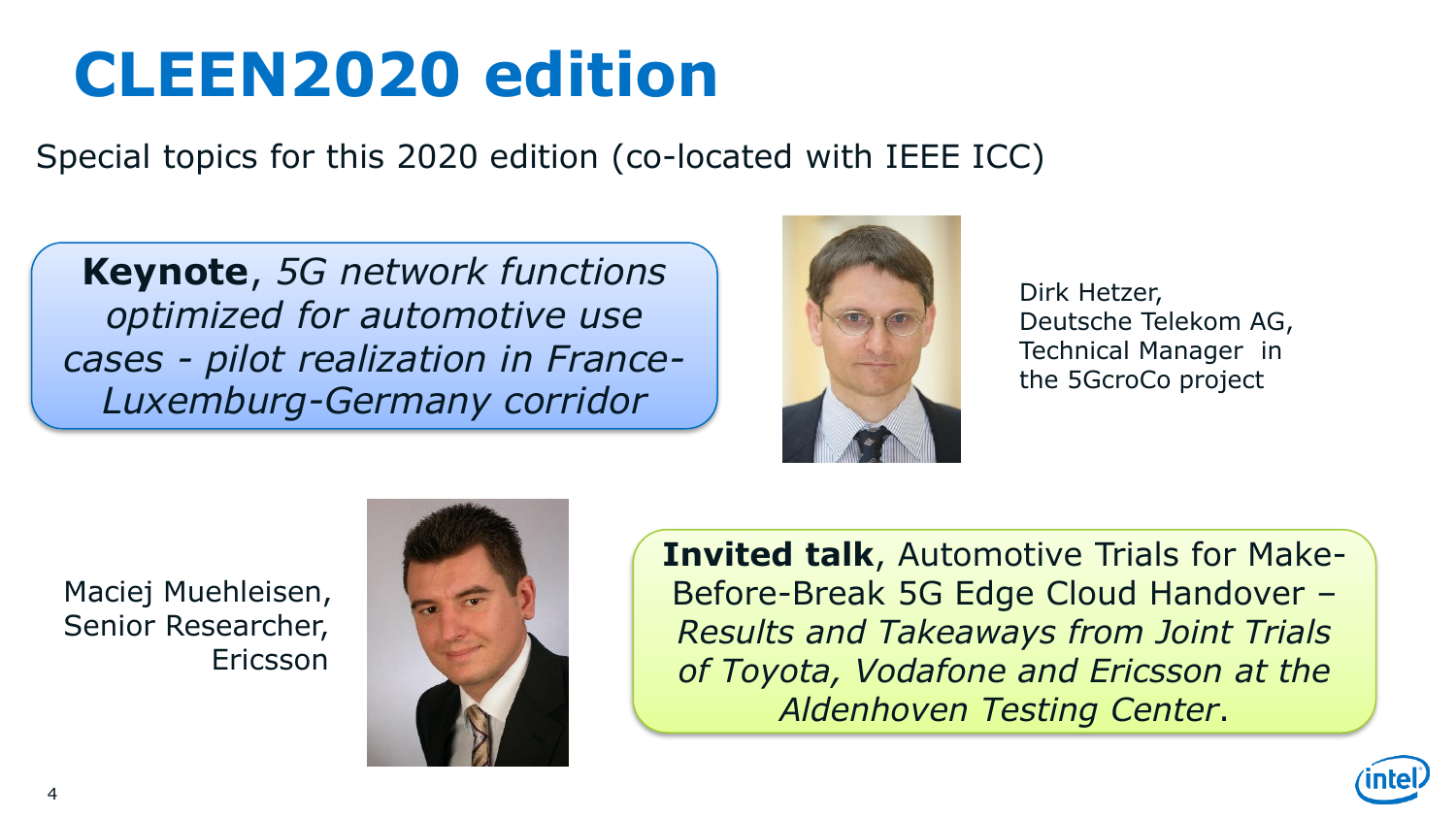# CLEEN2020 workshop

*programme*

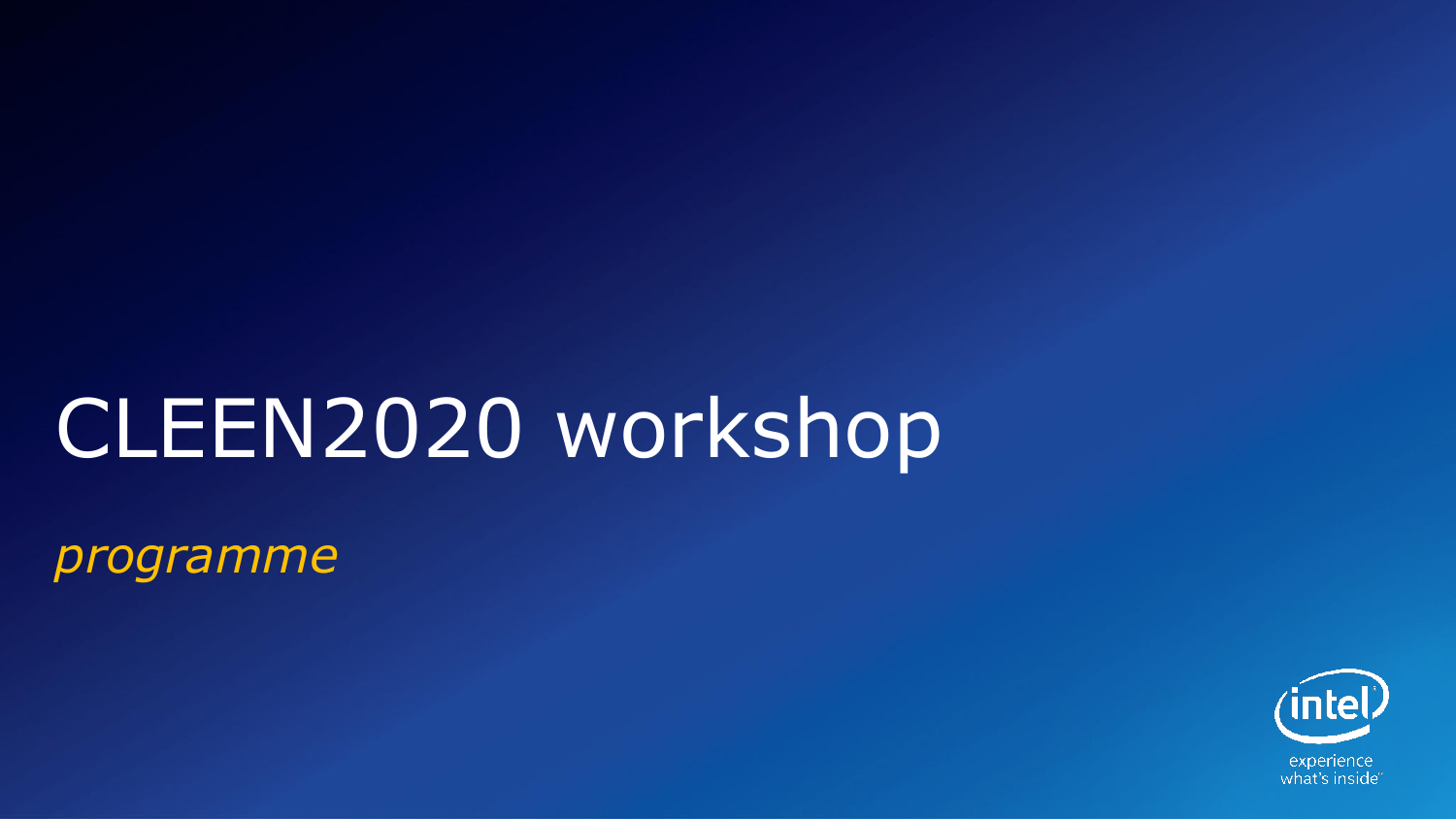## **Workshop programme 1/2**



14:00 Welcome and presentation by the workshop chair, Dario Sabella (Intel) 14:05 **Keynote**, 5G network functions optimized for automotive use cases - pilot realization in France-Luxemburg-Germany corridor (Dirk Hetzer, Deutsche Telekom AG, Technical Manager in the 5GcroCo project) Focus of the presentation will be an end-to-end architecture for cross-border network handover, end-to-end Quality of Service (QoS) with network slicing, Mobile Edge Computing/Cloud (MEC) and positioning architecture in 5G networks. Teleoperated driving (ToD), dynamic HD map update service (HD mapping) and Anticipated Cooperative Collision Avoidance (ACCA) are the use cases in the 5GCroCo project to present the power of new 5G solutions. 14:30 Paper #1: Distributed Cloud Association and Beamforming in Downlink Multi-cloud Radio Access Networks (Alaa Alameer Ahmad; Hayssam Dahrouj; Anas Chaaban; Aydin Sezgin; Tareq Y. Al-Naffouri; Mohamed-Slim Alouini) 14:45 Paper #2: Full Duplex Cloud Radio Access Networks: Performance Gains (Askar Mandali Kundu; Thazhathe Veetil Sreejith) 15:00 Paper #3: Joint Redundant MDS Codes and Cluster Cooperation Based Coded Caching in Fog Radio Access Networks (Bao Wang; Yanxiang Jiang; Fu-Chun Zheng; Mehdi Bennis; Xiqi Gao; Xiaohu You) 15:15 Paper #4: A co-simulation framework to evaluate edge deployment options and performance (Antonio Virdis; Giovanni Nardini; Giovanni Stea; Yuankun Shi; Bianny Bian) 15:30 Virtual Coffee Break

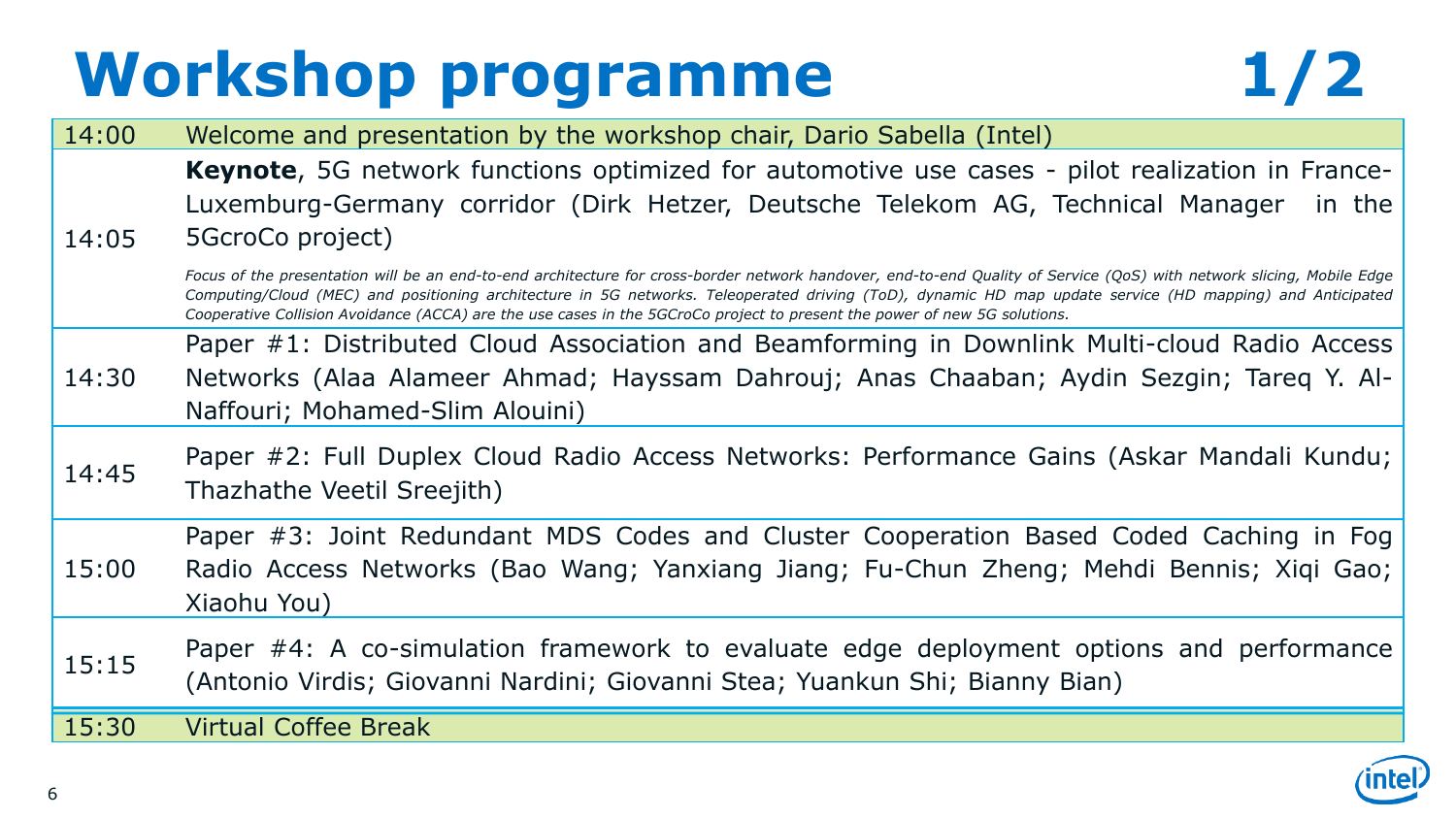## **Workshop programme 2/2**



| 16:00 | <b>Invited talk, Automotive Trials for Make-Before-Break 5G Edge Cloud Handover - Results and</b><br>Takeaways from Joint Trials of Toyota, Vodafone and Ericsson at the Aldenhoven Testing<br>Center. (Maciej Muehleisen, Senior Researcher, Ericsson) |  |
|-------|---------------------------------------------------------------------------------------------------------------------------------------------------------------------------------------------------------------------------------------------------------|--|
| 16:20 | Paper #5: MEC-enhanced Information Freshness for Safety-critical C-V2X Communications<br>(Mustafa Emara; Miltiades C. Filippou; Dario Sabella)                                                                                                          |  |
| 16:35 | Paper #6: Reinforcement Learning for Delay-Constrained Energy-Aware Small Cells with Multi-<br>Sleeping Control (Ali El Amine; Paolo Dini; Loutfi Nuaymi)                                                                                               |  |
| 16:50 | Paper #7: Towards Very Low-Power Mobile Terminals through Optimized Computational<br>Offloading (Hergys Rexha; Sebastien Lafond; Giovanni Rigazzi; Jani-Pekka Kainulainen)                                                                              |  |
| 17:05 | Paper #8: An Analysis of Multicast Inefficiencies in Multi-tenant MEC Infrastructures for 5G<br>Networks (Steve Eager; Antonio Matencio Escolar; Jose Maria Alcaraz Calero)                                                                             |  |
| 17:20 | Paper #9: Design of MEC 5G Cellular Networks: Viewpoints from Telecom Operators and<br>Backhaul Owners (Jin Nakazato; Makoto Nakamura; Tao Yu; Zongdian Li; Gia Khanh Tran; Kei<br>Sakaguchi)                                                           |  |
| 17:35 | End the Workshop                                                                                                                                                                                                                                        |  |